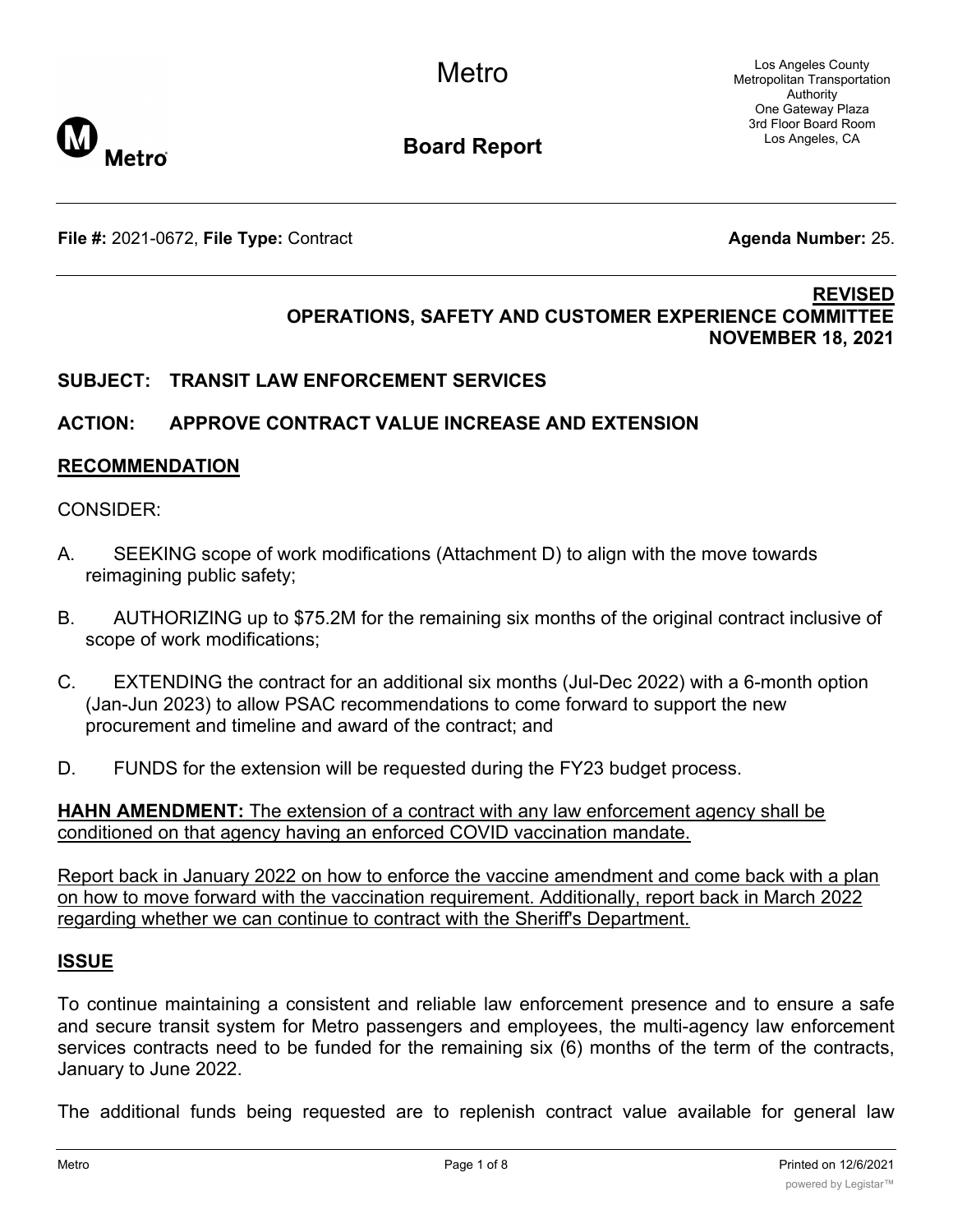enforcement services absorbed by unplanned expenses, which occurred in the early years of the contract. The additional \$75,201,973 will fund services for the remaining six (6) months (January to June 2022) of the multi-agency law enforcement services contracts inclusive of a revised scope of work (Attachment D).

Given that the work with the Public Safety Advisory Committee (PSAC) is not yet complete, and a procurement process for a new policing contract may consist of approximately a 14-month period, staff is recommending extending the period of performance for up to an additional six (6) months, with a 6-month option. This will allow sufficient time for PSAC to submit its recommendations for a new model of public safety reflecting alternative community-based approaches to policing and staff to return to the Board to recommend awarding a new contracts. The budget for the extension will be requested during the FY23 budget process.

By approving these recommendations, Metro can 1) continue multi-agency law enforcement services through June 30, 2022, and 2) provide the Public Safety Advisory Committee (PSAC) the opportunity to complete final recommendations on reimagining public safety on Metro's system for staff to consider incorporating into the future law enforcement services contract, including the approach to better aligned resources under the Department of Mental Health; and implementation of the proposed revisions to the existing multi-agency contract SOW to incorporate lessons learned, employ solutions, and identify costs.

# **BACKGROUND**

In February 2017, the Board approved the award of three individual five-year, firm-fixed unit rate contracts to the City of Long Beach (LBPD), City of Los Angeles (LAPD), and County of Los Angeles (LASD) for multi-agency law enforcement services to support its day-to-day bus and rail operations across Metro's entire service area, as these are not services provided by local jurisdictions. The total five-year contract award amount for multi-agency law enforcement services was \$645,675,758.

The specific tasks that contractors are responsible for include:

- 1. Responding to calls needing law enforcement intervention including safety emergencies;
- 2. Conducting joint anti-terrorism drills, training sessions, and intelligence sharing with other local, state and federal law enforcement agencies;
- 3. Riding Metro buses and trains, patrolling bus and rail stations/corridors, and maintaining high visibility at key Metro critical infrastructure locations;
- 4. Conducting proactive anti-crime operations when not handling a dispatched call;
- 5. Participating in Metro emergency and disaster preparedness planning and drills; and
- 6. Collaborating with social service agencies to address the impact of homelessness on the transit system.

In February 2021, Metro staff informed the Board that unplanned expenses for (1) augmented outreach services to the unhoused population, addressing increasing crime trends, sexual harassment; and (2) enhanced deployments to cover special events, surge operations- employee and customer complaints, and other unforeseen circumstances, which occurred in the early years of the contract, had reduced the remaining contract value available for general law enforcement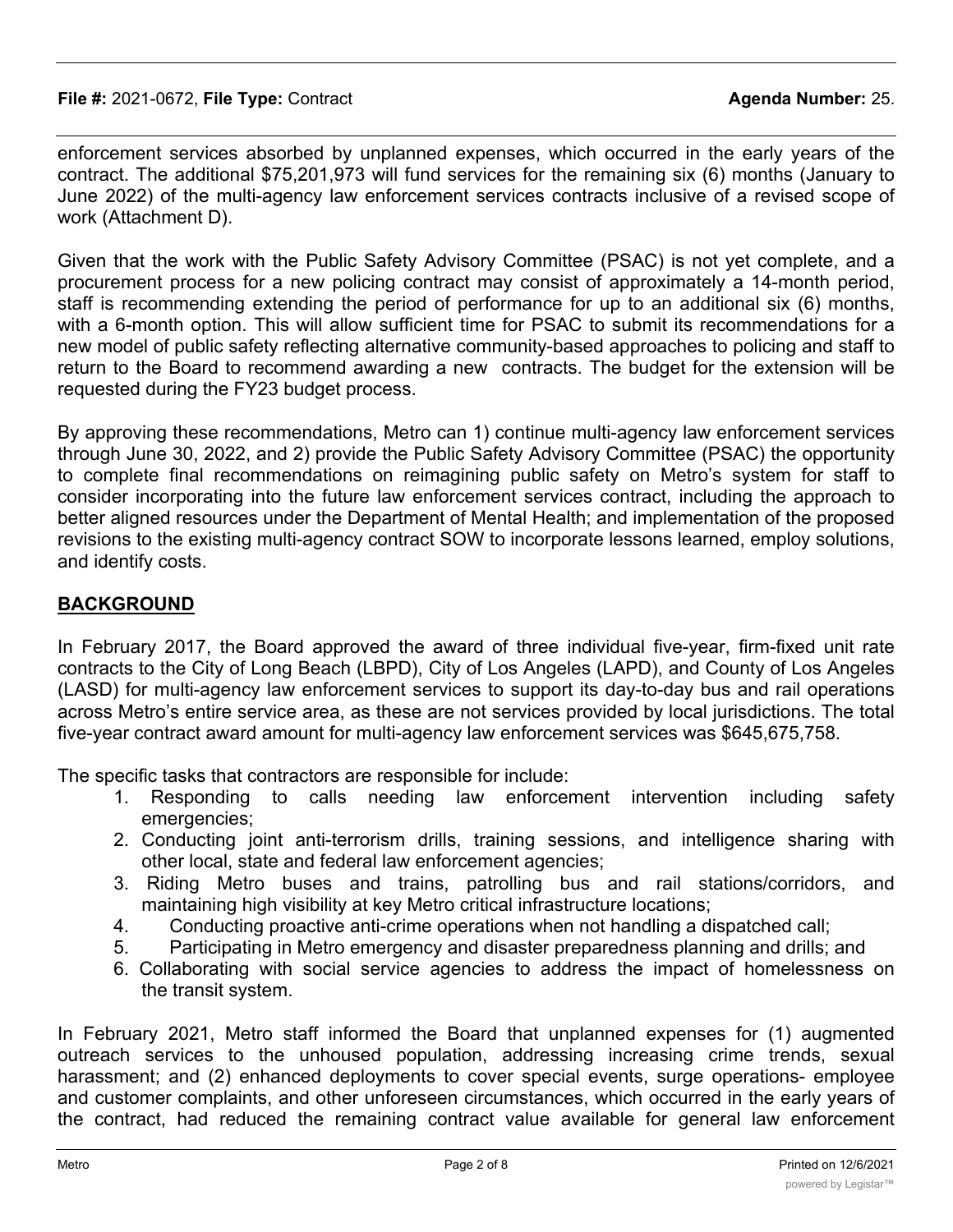#### **File #:** 2021-0672, **File Type:** Contract **Agenda Number:** 25.

services. As a result, more than \$100 million was requested to fully fund the contracts for the remaining twelve (12) months of the contract term (ending June 2022). In March 2021, the Board approved an increase of \$36M, which was sufficient only for law enforcement services to cover costs through December 2021, and to engage the Public Safety Advisory Committee (PSAC). Since then, staff has been engaging PSAC to re-imagine transit safety and develop recommendations for a new model that reflects community-based approaches to policing. Staff's intent was to seek Board approval of these recommendations before the end of this calendar year, leading up to and as part of the procurement process for a new policing contract.

Staff's request to extend the period of performance for up to an additional six (6) months, July to December 2022, with a 6-month option, January to June 2023, will allow sufficient time for PSAC to submit its recommendations to Metro for a new model of public safety, the opportunity for PSAC and/or the public to weigh in on the SOW during the posting time allotted for public comment on the new policing SOW, and award a new policing contract.

# **DISCUSSION**

Providing a safe transit system is imperative to Metro in order to a provide a world-class transportation system that enhances quality of life for all who use our system. Metro understands the various levels of safety concerns from the public and employees and the responsibility we have to ensure a safe and comfortable experience for all users of the Metro system. Through the PSAC, public safety survey of our ridership (see Attachment E), surveys of our employees, surveys of the unsheltered, and public comment, we have heard the many and varied voices of our community. Many respondents support both armed and unarmed staff on the system. Over 60% of public respondents want law enforcement and armed security staff to be a priority, and this support spans all race/ethnicity categories. Even more, over 70%, want unarmed security staff to be a priority. Employee surveys indicated 86% of employees want policing to be somewhat more or much more of a priority.

Some riders have heard of, witnessed, or have been a victim of crime that leaves them feeling vulnerable and unsafe. Some riders have heard of, witnessed, or have been a victim of disparate or unfair treatment by those in positions of authority, which leaves them harmed, or feeling disrespected and unsafe. Everyone is looking for prevention of and protection from harm, whether that be from harassment, violence, crime, or other threats. It's important to identify why people have these feelings, to determine if we can better address those core issues. Metro seeks for all to enjoy a safe and comfortable experience on the system.

Public safety is a complex topic and we are just at the beginning of our efforts to reimagine safety on our system. Safety by definition means "being free from harm or risk" and we understand that safety means different things to different people. This is a unique time, and we have an opportunity to approach public safety differently. Metro is taking a holistic approach to public safety that promotes safety, compassion and respect for our riders and employees. Key themes to this approach:

- · Building better support for vulnerable riders
- Leading with compassion
- **Respecting diversity**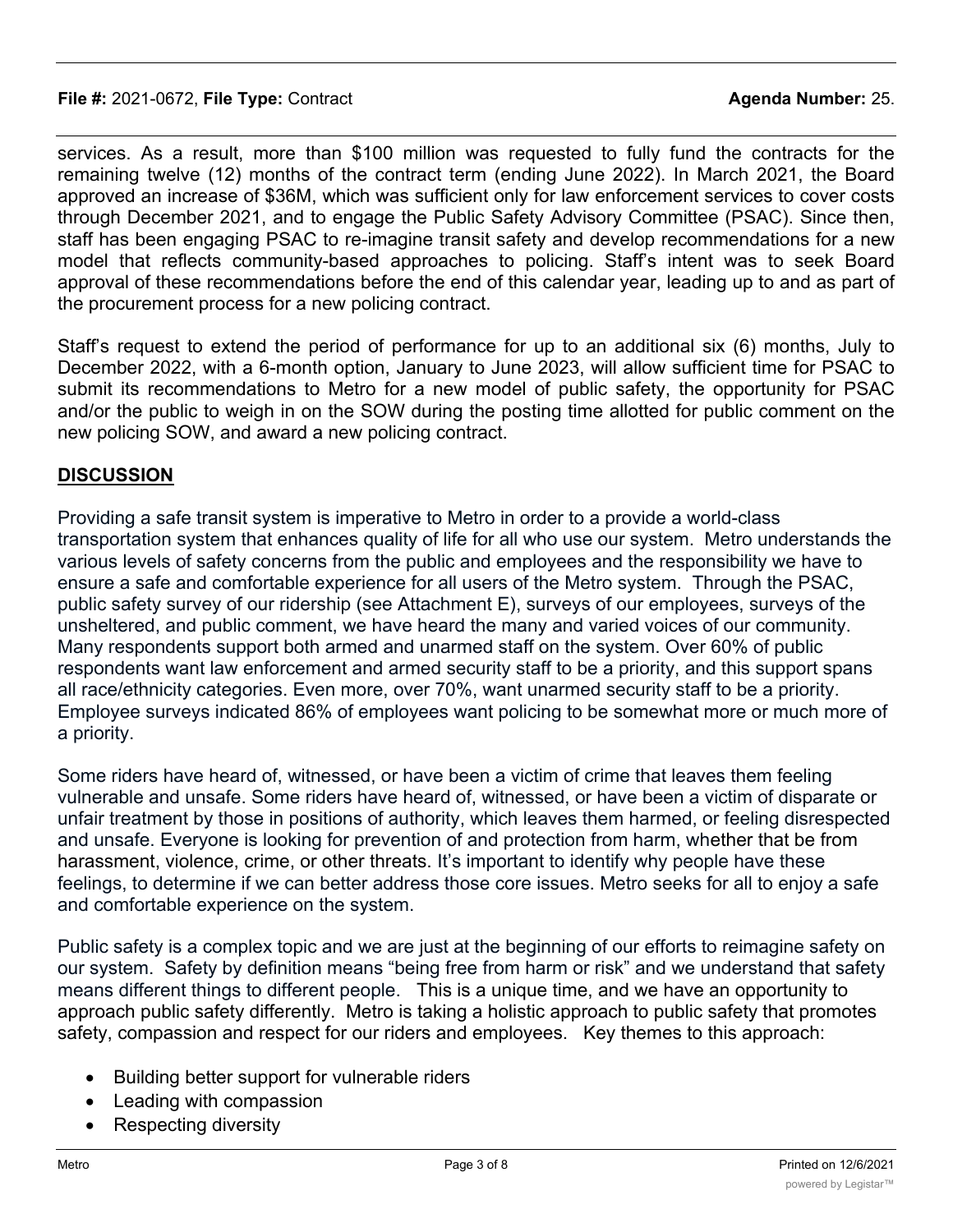- Recognizing context
- · Community-centered approach
- · Reducing the risk of biased outcomes
- · Increased transparency and accountability

Based on the work of the Center for Policing Equity, staff will apply key questions to guide and focus internal decisions to support advancing a reimagined transit public safety program. 1. What services could replace law enforcement to reduce their footprint on riders? 2. How can we reduce law enforcement's footprint on over policed riders? 3. What riders and/or employees need more resources and what mechanisms can deliver them? 4. How can we measure our response to change? 5. How can we respond to rider violence with a lighter law enforcement footprint?

We want to focus resources to address root issues to some safety issues. As well as redirecting resources so that the right response is deployed to the safety concern.



### Scope of Work (SOW) Modification

Staff is proposing revisions to the existing contract SOW to increase transparency and continue engaging with the community and passengers to improve trust.

The proposed revisions, which align with the recently PSAC approved Mission and Values for Transit Policy -- *Implementing a Community-Centered Approach, Emphasizing Compassion, Acknowledging Context, and Committing to Openness and Transparency*, include:

- · Removal of fare enforcement and code of conduct responsibilities
- · Revised language dealing with proactive enforcement
- Redirecting \$1.6M from LASD contract to the Los Angeles County Department of Mental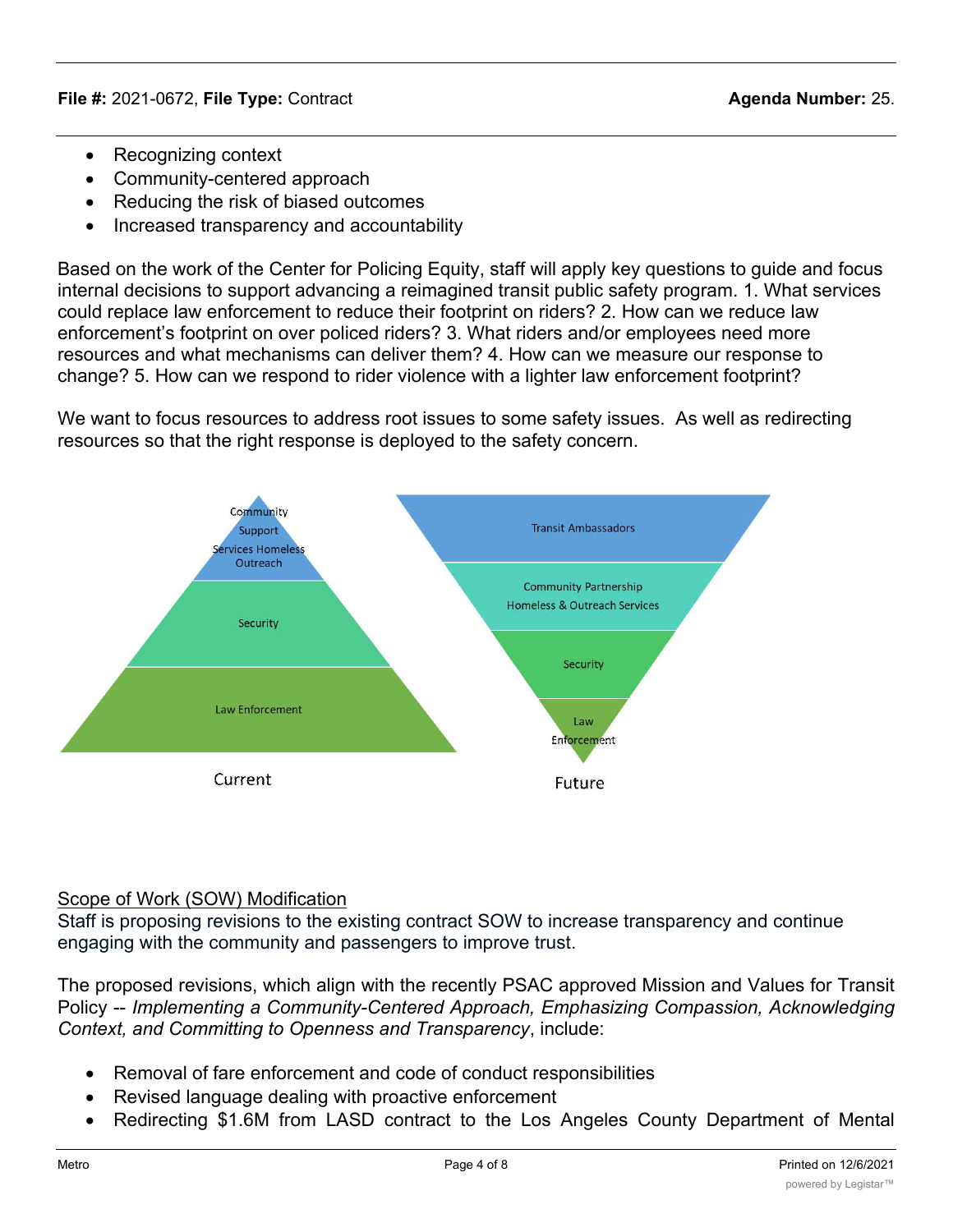- Health (DMH) to engage more effectively with the unhoused seeking shelter on the system
- Improved consistency with Campaign Zero's Eight Can't Wait; and
- · Increased data collection, transparency, and accountability.

Additionally, staff has been in discussions with the Los Angeles County Department of Mental Health (DMH) to enter into an agreement with Metro, to engage more effectively with persons who are in cognitive crisis or under the influence, or those who turn to the Metro system and property seeking shelter. Staff hopes to reach agreement with the DMH by the end of this calendar year. This will allow Metro to shift resources of approximately \$1.6M for the remaining 6 months of the existing LASD contract. Expansion on the DMH contract to include Long Beach Police Department and Los Angeles Police Department is expected with the additional options requested.

• Law enforcement contractors will host up to one (1) community engagement event per month to re-build trust with community members.

To further enhance public safety across the system, campaigns such as Children Travel Safe, Bystander Training, Clean and Safe, Anti-Hate, Sexual Harassment Prevention & Correction, Implicit Bias, ADA Sensitivity, Overdose Intervention and Prevention, and Victim Advocacy will continue to be developed in coordination with community-based organizations, and Office of Civil Rights & Inclusion, and our law enforcement and security contractors.

### *Accountability*

In light of the Office of the Inspector General (OIG) reports, staff continues to monitor and review current contract utilization in efforts to control expenditures; maintain current staff levels; reallocate current resources to where surge operations are needed and continue to shift law enforcement resources previously supporting Metro Rail Operation's special events to Metro Transit Security.

# **PSAC**

To support PSAC with providing recommendations to the existing contract and on a future contract, Metro staff provided members with a copy of the executed contracts with LAPD, LASD, and LBPD, in addition to various public data sets as requested by members. Complimenting copies of the contracts, staff provided a comprehensive SOW matrix (Attachment F) to members of the Policing Practices ad-hoc subcommittee for review. This matrix was used as a baseline to capture member feedback and potential recommendations. Metro staff issued a memo (see Attachment G) on October 26th to the ad-hoc subcommittee with recommendations for modifying the existing contract. On October  $27<sup>th</sup>$ , the ad-hoc subcommittee met to discuss staff's recommendations and expressed they would like to draft a response. The committee drafted a set of alternative recommendations in a memo (see Attachment H) dated October 29<sup>th</sup>. The recommendations included the following:

- Allocating \$0 in additional funding to the existing public agency policing contracts
- Metro returning to a non-contracted law enforcement model to ensure public safety on its transit system
- Reallocating the \$75.2 million that would have been spent on the amended law enforcement contract to support non-law enforcement alternatives to public safety, including: mental health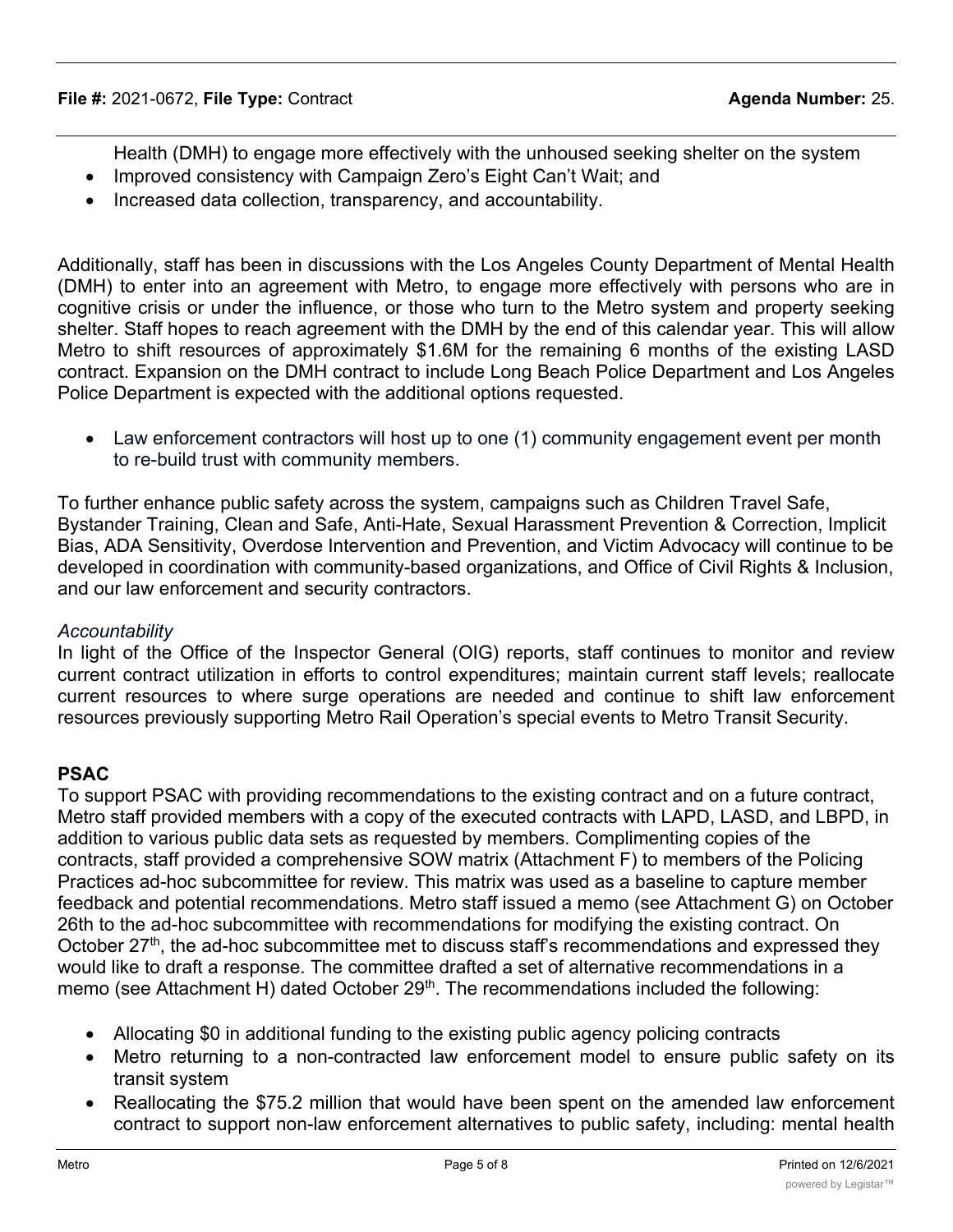services, homeless outreach services, transit ambassadors and funding safety initiatives outlined in Metro's Customer Experience plan.

On November 3<sup>rd</sup>, PSAC members voted on the ad-hoc subcommittee's recommendations. Although some members expressed concern about the security impacts of not funding, the committee members unanimously approved the ad-hoc committee's recommendations, with a vote of 14 "yes," 0 "no," and 0 "abstain" (see Attachment I).

Staff has listened to PSAC's feedback and reviewed their comments provided on a Multi-Agency Police Contract Scope of Work (SOW) matrix (Attachment F) for improving policing services currently provided under the multi-agency law enforcement contracts and proposed to incorporate several recommendations through revisions to the existing contract SOW. Due to time constraints, other recommendations would need to be considered in the new procurement consistent with the long-term vision of reimagining public safety.

Metro staff is fully committed to an ambassador program. We recognize the proven benefits of a Transit Ambassador Program and our goal is to implement effective alternative policing strategies as soon as possible. If Metro utilizes contracted services to staff the ambassador program, Metro could be ready to advertise a scope of work for those services by February 2022 with a contract award in the summer. The scope of work could be advertised to Community Based Organizations with expertise in homeless outreach, disability services, and/or hiring, training, and overseeing formerly incarcerated members of our community. Metro's goal is to move forward with a model that best delivers a Transit Ambassador Program in a timely way that is responsive to the sense of urgency that our Board members and public have expressed for this program.

### **DETERMINATION OF SAFETY IMPACT**

The authorization of the contract amendments to each of the law enforcement contracts will ensure continued safety and security of passengers and employees and improve Metro's ability to safeguard critical transportation infrastructures. See Attachment J for a list of positive safety services that are provided by our law enforcement contractors.

### **FINANCIAL IMPACT**

The total funding increase of \$75,201,973 is already included in the adopted FY22 budget, cost center 2010. The cost center manager and Executive Officer, System Security & Law Enforcement will be responsible for budgeting in FY23.

#### Impact to Budget

The source of funds for this effort will be local operating funds, including fares, sales tax Proposition A, C, TDA, and Measure R. These funds are eligible for bus and rail operations.

### **IMPLEMENTATION OF STRATEGIC PLAN GOALS**

The recommendation supports strategic plan goal 2.1 of committing to improving security. To achieve this goal, Metro will rely on a multi-layered, integrated security program that comprises technology,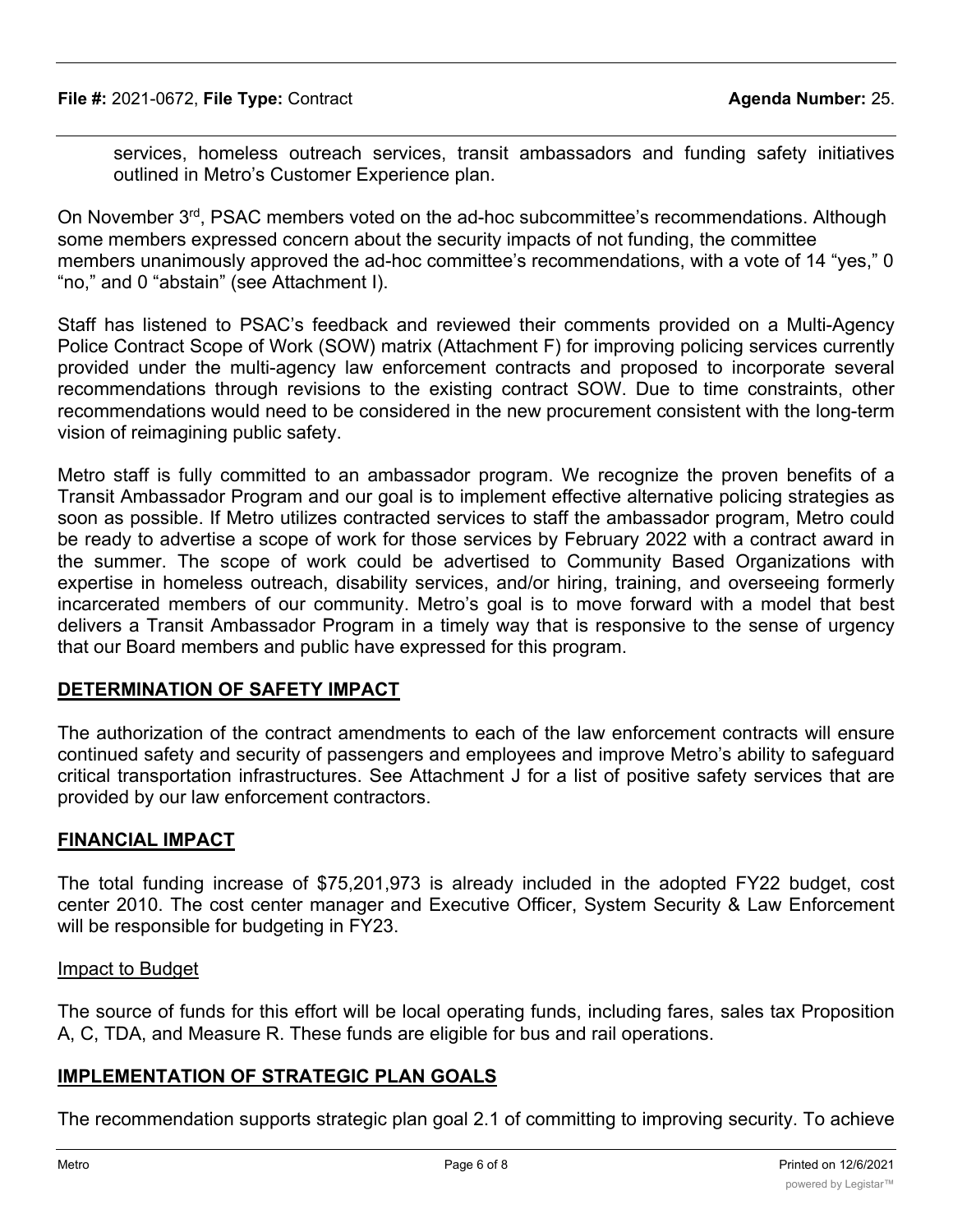this goal, Metro will rely on a multi-layered, integrated security program that comprises technology, people, and partnerships.

# **ALTERNATIVES CONSIDERED**

The Board may decline to approve the contract amendment as recommended by PSAC. This alternative is not recommended as Metro currently does not have an internal police force to combat incidents of crime on Metro system. Furthermore, Metro does not have existing contracts in place to provide an ambassador program, sufficient social services and mental health alternatives as outlined by PSAC.

- · Metro will be responsible for costs reasonably incurred by the police agency as a result of the early termination of the contract, which would include reasonable demobilization costs.
- An effort to not approve funds for the law enforcement contracts may be only a shortsighted approach and a missed opportunity to achieving the long-term change that we all seek. With violent crime on the rise on our system, in our communities and across the country, now is not the most appropriate time to limit the capacity of our law enforcement partners to connect with our communities without having any available alternatives to deploy, Metro, as a common carrier, is under a duty to provide the utmost care to its passengers, and recommends investing in this capacity, investing in partnerships, and investing in services that supplement safety and security efforts to better serve those who are most in need.
- · PSAC continues its work to advancing a reimagined transit public safety program on Metro. Staff will continue to engage with and support its efforts to enhance safety across all aspects of the system.

### **EQUITY PLATFORM**

The first recommendation allows for continued law enforcement services on the system for the remaining six months of the original period of performance. This action, although as voted on November  $3<sup>rd</sup>$  is not supported by PSAC, will allow the riders to see interim changes rather than continue with the status quo. For example, fare enforcement will be contractually removed from law enforcement's duties and include abiding by the 8 Can't Wait policies.

The second recommendation under consideration to extend the existing contract by six months with a six-month option would allow PSAC to provide feedback on the scope of work for a future contract. These extensions would be necessary due to the 12-14-month procurement process. PSAC would have an opportunity to provide feedback as staff develops the SOW and when it's posted for public viewing and input. In addition, while the new SOW is developed, it does not preclude future PSAC recommendations or other SOW modifications from being implemented into the extension period.

### **NEXT STEPS**

Upon Board approval, staff will execute contract modifications to each of the law enforcement contracts to continue to provide law enforcement services.